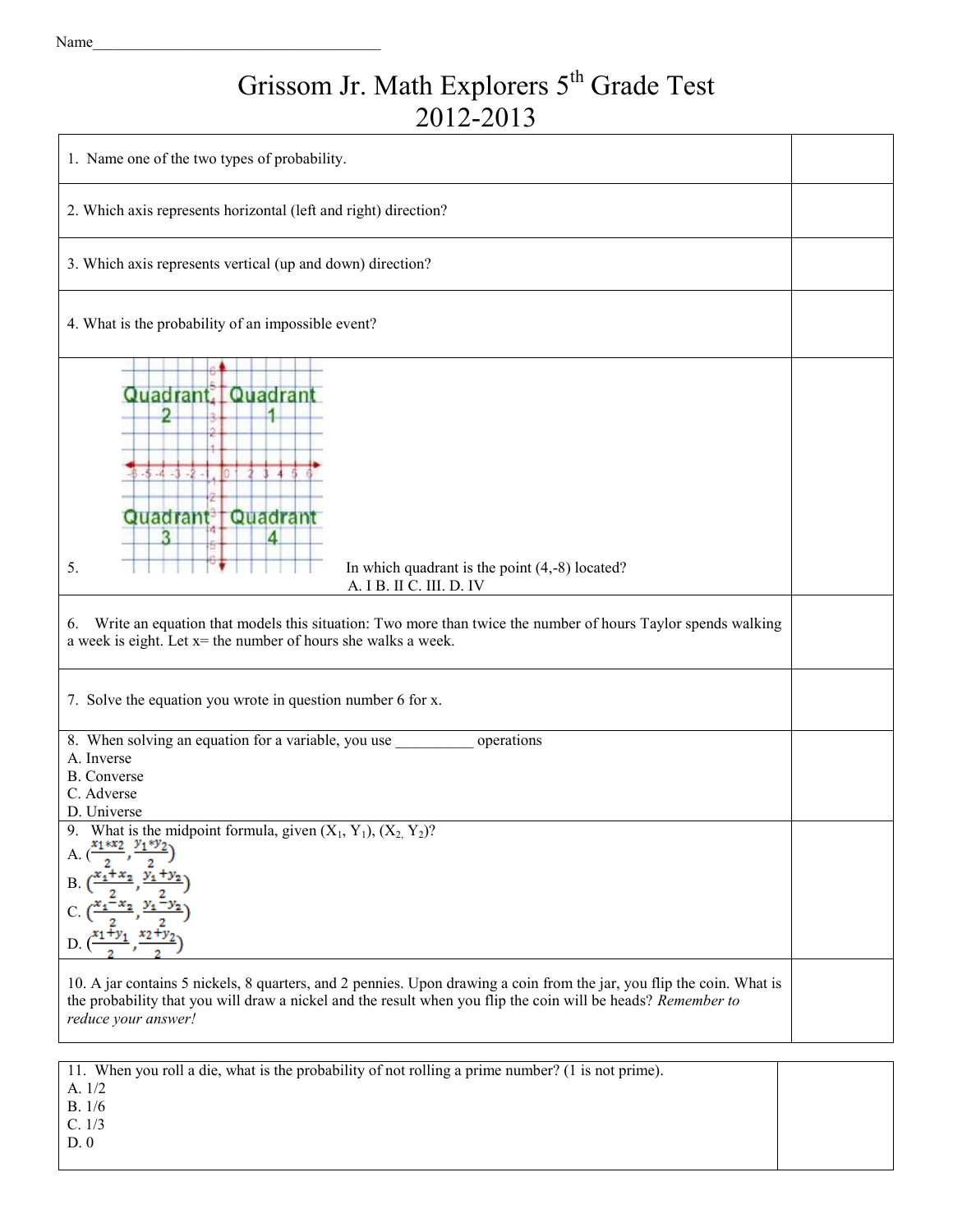| 12. What is the midpoint of $(2,8)$ and $(0,4)$                                                                                                                                                                                      |  |
|--------------------------------------------------------------------------------------------------------------------------------------------------------------------------------------------------------------------------------------|--|
| 13. Solve for x: $2x+8=17$ . Write your answer as an improper fraction.                                                                                                                                                              |  |
| 14. If one fair six-sided die is rolled, and a coin is flipped, what is the probability that the die will show 5 and<br>the coin will show heads?<br>A. 1/12<br>B. 1/6<br>C. 1/3<br>D. 1/2                                           |  |
| 15. What is the probability of choosing a red card out of a deck of cards (without jokers), and flipping a coin<br>and getting heads?                                                                                                |  |
| 16. How likely is an event with a probability of 1                                                                                                                                                                                   |  |
| A. Unlikely                                                                                                                                                                                                                          |  |
| B. Impossible                                                                                                                                                                                                                        |  |
| C. Certain                                                                                                                                                                                                                           |  |
| D. Likely                                                                                                                                                                                                                            |  |
| 17. Jiaqi's cat, Boris, is sick and needs to go to the vet. If she goes on a straight path from her house at (0, 0) to<br>the vet's office at $(12, -20)$ , and this takes her one hour, at what point will she be after 45 minutes? |  |
| 18. Which of these is not divisible by either $\overline{9, 10, 00}$ both.<br>A. 1780<br>B. 765<br>C. 6390                                                                                                                           |  |
| D. 7685                                                                                                                                                                                                                              |  |
| 19. Graph $(2, -3)$                                                                                                                                                                                                                  |  |
| 20. If an ace represents a 1, and all face cards (Jack, Queen, and King) represent a 10, what is the probability of<br>drawing an odd numbered spade from a deck of cards?                                                           |  |

| 21. Which dot is located at the point (-5, 10)?                                     |  |  |  |  |  |  |  |  |
|-------------------------------------------------------------------------------------|--|--|--|--|--|--|--|--|
|                                                                                     |  |  |  |  |  |  |  |  |
|                                                                                     |  |  |  |  |  |  |  |  |
|                                                                                     |  |  |  |  |  |  |  |  |
|                                                                                     |  |  |  |  |  |  |  |  |
|                                                                                     |  |  |  |  |  |  |  |  |
|                                                                                     |  |  |  |  |  |  |  |  |
|                                                                                     |  |  |  |  |  |  |  |  |
|                                                                                     |  |  |  |  |  |  |  |  |
|                                                                                     |  |  |  |  |  |  |  |  |
|                                                                                     |  |  |  |  |  |  |  |  |
|                                                                                     |  |  |  |  |  |  |  |  |
|                                                                                     |  |  |  |  |  |  |  |  |
|                                                                                     |  |  |  |  |  |  |  |  |
|                                                                                     |  |  |  |  |  |  |  |  |
|                                                                                     |  |  |  |  |  |  |  |  |
|                                                                                     |  |  |  |  |  |  |  |  |
|                                                                                     |  |  |  |  |  |  |  |  |
|                                                                                     |  |  |  |  |  |  |  |  |
|                                                                                     |  |  |  |  |  |  |  |  |
|                                                                                     |  |  |  |  |  |  |  |  |
|                                                                                     |  |  |  |  |  |  |  |  |
|                                                                                     |  |  |  |  |  |  |  |  |
|                                                                                     |  |  |  |  |  |  |  |  |
|                                                                                     |  |  |  |  |  |  |  |  |
|                                                                                     |  |  |  |  |  |  |  |  |
| 22. Numbers that are divisible by 10 are always also divisible by what two numbers? |  |  |  |  |  |  |  |  |